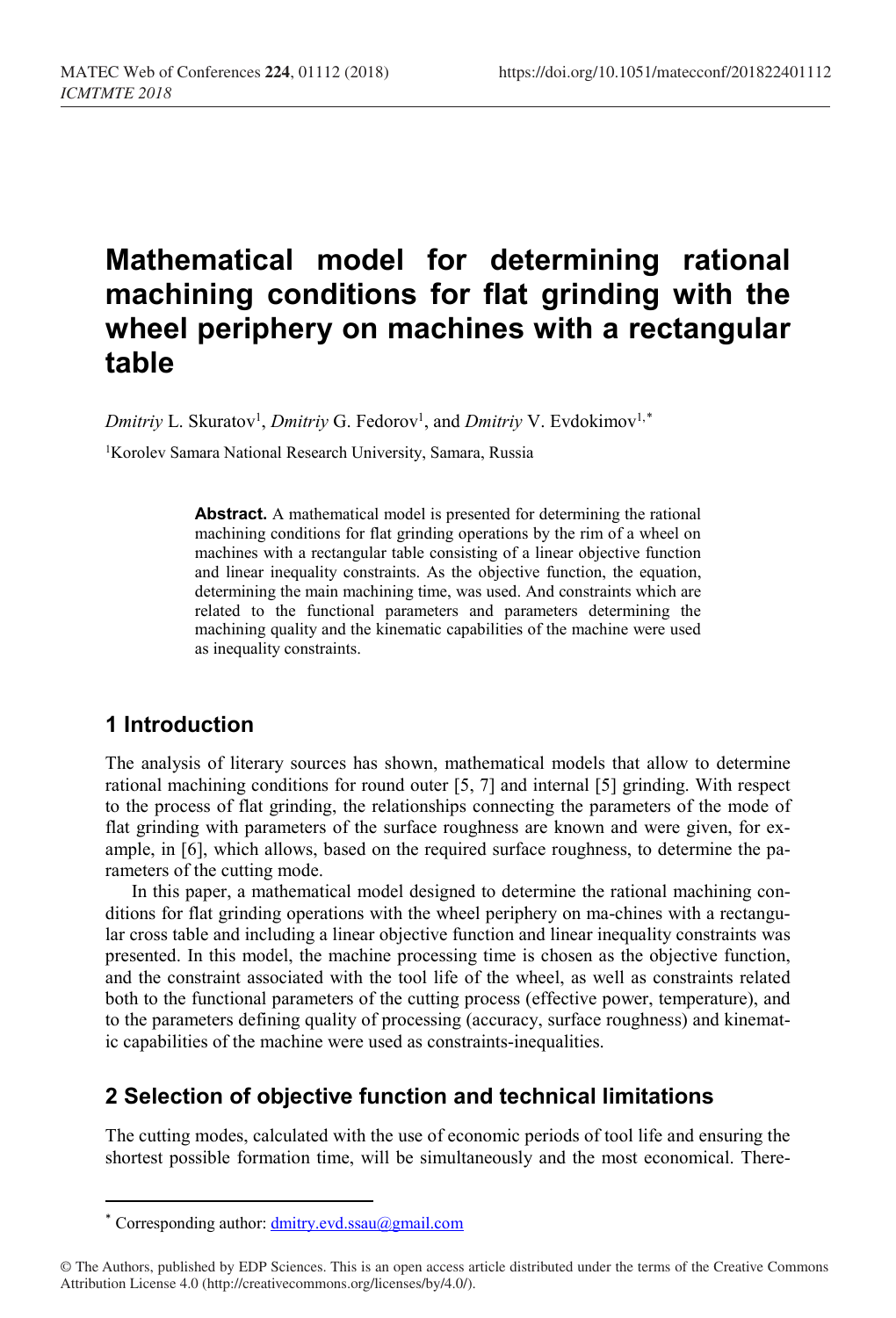fore, as an objective function for flat grinding, taking into account the recommendations given in paper [\[5\]](#page-6-0), it is expedient to use the equation determining the main (machine) processing time and it has the form:

$$
t_p = \frac{1,1L_g B_g \Delta}{1000 \nu_d S_x S_{t_x} q_d},
$$
\n(1)

where  $L_g$  – the length of grinding or the overall length of the location of the polished surfaces on the machine table, mm;  $B_g$  – width of grinding or overall width of the location of the polished surfaces on the machine table, mm;  $\Delta$  – tolerance for grinding to the side;  $v_d$  – speed (longitudinal) of the grinding machine table, m/min; Sx is the transverse feed per one table move, mm/stroke;  $S_t$  – feed to depth by one table move, mm/stroke;  $q_d$  – the number of simultaneously machined parts, pcs.

#### **2.1 Constraint associated with the tool life of the grinding wheel**

The improved formula for determining the tool life of the grinding wheel has been transformed to:

$$
T_k = \frac{0,35}{\left(\nu_d S_d S_{t_x}\right)^2} k_1^T k_2^T k_3^T , \qquad (2)
$$

where  $T_k$  is the tool life of the grinding wheel, min;  $k_1^T$  – coefficient, taking into account influence of physical and mechanical properties of the group of steels and alloys, to which the machined material is related, for the tool life of the wheel;  $k_2^T$ ,  $k_3^T$  – coefficients that take into account, respectively, influence of the geometric dimensions and the wheel design of the wheel for its tool life.

In this case the formula (2) and the solution relatively to  $v_d S_x S_y$ , has the form:

$$
\nu_d^2 (10S_x)^2 \left( 1000 S_{t_x} \right)^2 \le \frac{0, 35 \cdot 10^8 B_w^2}{T_k} k_1^T k_2^T k_3^T \,. \tag{3}
$$

In inequality (3) and subsequent technical constraints, for convenience of calculations, it has been accepted that instead of  $S_x \rightarrow 10 S_x$ , instead of  $S_t \rightarrow 1000 S_t$ , with the corresponding corrections on the right-hand side.

#### **2.2 Constraint related to the power of the machine**

When flat grinding, it is necessary that the effective power *Nef*, which is spent to the cutting process, does not exceed the power which is supplied to the spindle of the flat grinding machine. It means that:

$$
N_{\text{ef}} \leq N_{\text{sp}} \quad , \tag{4}
$$

where  $N_{ef}$  is the effective cutting power, kW;  $N_{sp}$  – power, driven to the spindle of the flat grinding machine, kW.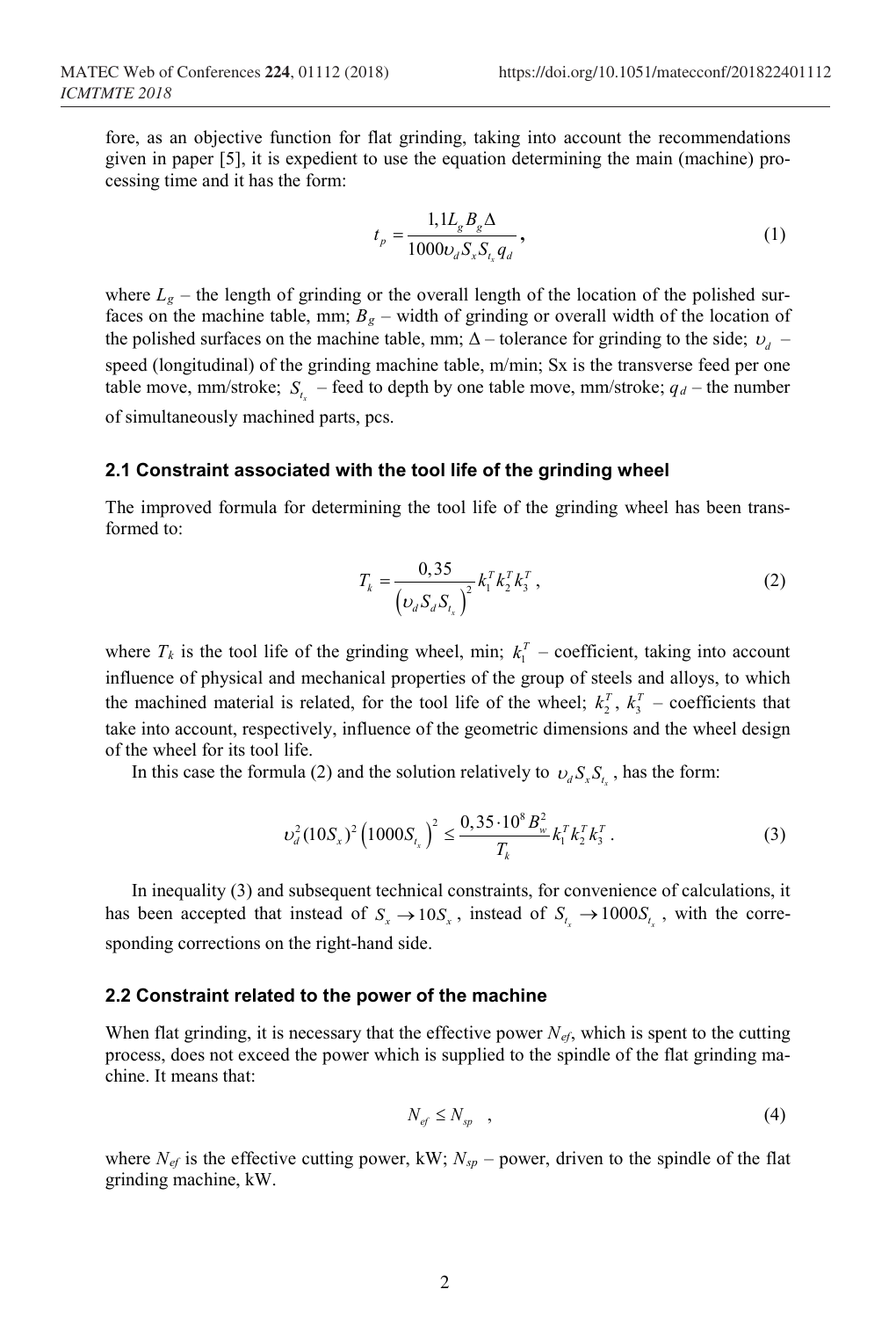To determine the effective power in the case of flat grinding with the wheel periphery on a machine with a rectangular table, the formula given in [\[4,](#page-6-3) [5\]](#page-6-0) was taken as a basis. In a detailed form, this formula can be represented as

$$
N_{ef} = 0,63 \left( v_d S_x S_{t_x} \right)^{0,7} B_w^{0,25} k_1^N k_2^N k_3^N,
$$
 (5)

where  $k_1^N$ ,  $k_2^N$ ,  $k_3^N$  – the correction coefficients that take into account influence of change in the hardness of the grinding wheel, the physical and mechanical properties of the group of steels and alloys to which the material is related, and the design of the wheel for effective power.

If transfer the formula (5) into (4) and, after the transformation and the solution relatively to the second technical constraint, it has become possible to obtain the following form:

$$
\nu_d^{0.7} (10S_x)^{0.7} \left(1000S_{t_x}\right)^{0.7} \leq \frac{10^{2.8} \cdot N_{en.\,\mathrm{sp}} \eta}{0.63 B_w^{0.25} k_1^N k_2^N k_3^N},\tag{6}
$$

where  $N_{en,sp}$  – power of the spindle motor of the flat grinding machine, kW;  $\eta$  – The efficiency of the kinematic chain of the main movement mechanism.

## **2.3 Constraint associated with the average contact temperature of grinding.**

When grinding a significant amount of heat is released, this is a result of high cutting speeds. An analysis of the results of the investigations which are presented in [\[3,](#page-6-4) [7,](#page-6-1) etc.] shows that the state of the surface layer of the polished parts is determined not only by the average contact temperature that occurred during machining, but by all space-time temperature field.

Proceeding from the foregoing, the condition must be valid:

$$
\theta_{\text{max}} \le \theta_{cr},\tag{7}
$$

where  $\theta_{\text{max}}$  and  $\theta_{cr}$  are respectively the maximum average contact and critical temperatures in the cutting zone, °C.

The maximum average contact temperature can be determined from formula

$$
\theta_{\text{max}} = \theta_0 + \Delta \theta_{\text{max}}\,,\tag{8}
$$

where  $\theta_0$  is the initial temperature of the workpiece surface, <sup>o</sup>C.

If transfer the formula (8) into (7), it has become possible to obtain a technical constraint connected with the grinding temperature:

$$
\Delta \theta_{\text{max}} \leq \theta_{cr} - \theta_0 \,. \tag{9}
$$

The maximum increment of the temperature of the workpiece surface in the contact zone is determined by the formula given in the work of V.A. Sipailov. [\[3\]](#page-6-4), which has the form:

$$
\Delta \theta_{\text{max}} = \frac{2q}{\lambda} \sqrt{\frac{aL_k}{\pi v_d}}\,,\tag{10}
$$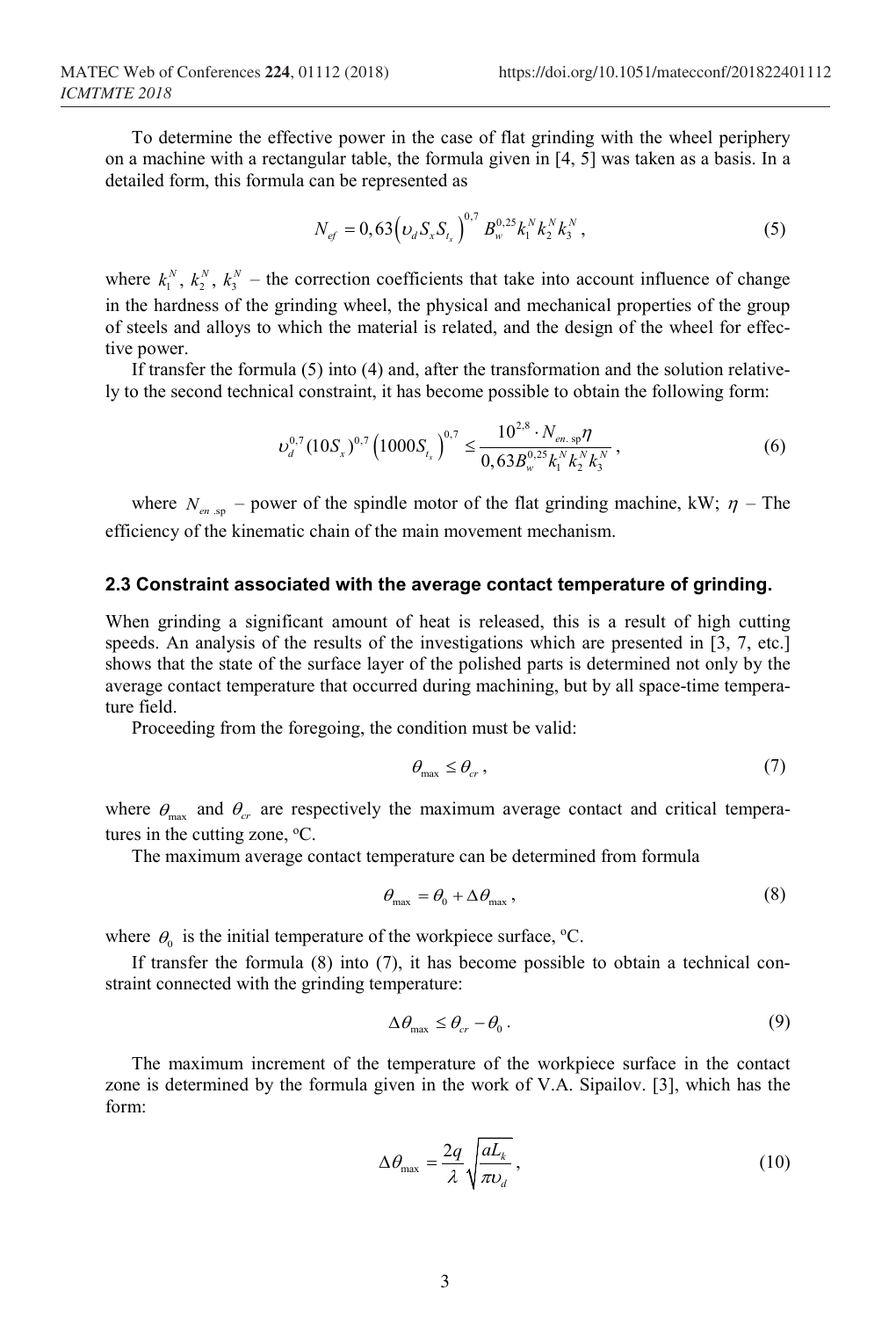where  $q$  – heat flow rate, W/m<sup>2</sup>;  $\lambda$  – coefficient of heat conductivity, W/(m⋅K);  $a$  – coefficient of thermal diffusivity,  $m^2/s$ ;  $L_k$  – the arc length of the wheel contact with the workpiece, m;  $v_d$  – speed (longitudinal) of the grinding machine table, m/s.

The heat flow rate during the grinding of the workpieces, in particular the flat grinding with the wheel periphery, can be determined by the following formula:

$$
q = \frac{N_{ef}}{F_k} k_Q = \frac{N_{ef}}{L_k \cdot B_k} k_Q,
$$
\n(11)

where  $q$  – heat flow rate,  $W/m^2$ ;  $N_{ef}$  – effective power, W;  $F_k$  – area of contact of the wheel with the workpiece,  $m^2$ ;  $L_k$  – length of the arc of contact between the circle and the workpiece, m;  $B_w$  – height of grinding wheel, m;  $k_O$  – a coefficient that indicates how much of the heat power, released during grinding, entered to the workpiece.

$$
\Delta\theta = \frac{5,508 \cdot 10^{7.5} v_d^{0.2} S_x^{0.7} S_{t_x}^{0.7} a^{0.5} k_0 k_1^N k_2^N k_3^{\theta}}{\lambda B_w^{0.75} D_k^{0.25}}
$$
(12)

If transfer the formula (12) into (9) and, after the transformation and the solution with relative to  $v_a S_x S_t$  it will be possible to obtain the third technical constraint:

$$
\upsilon_d^{0,2} \left(10S_x\right)^{0,7} \left(1000S_{t_x}\right)^{0,45} \leq \frac{0,1816 \cdot 10^{-5,45} \lambda B_w^{0,75} D_k^{0,25} (\theta_{cr} - \theta_0)}{a^{0,5} K_Q K_1^N K_2^N K_3^0}.
$$
 (13)

#### **2.4 The constraint associated with precision of machining**

When it is needed to machine a workpiece surface with an error which does not exceed the tolerance for the resulting size, it is possible to use the dependence presented in [\[2\]](#page-6-5):

$$
S_{t_x} = C_S \frac{D_k \Delta^{0.32}}{\nu_d S_x T^{0.75}} K_H K_B K_i K_D K_\delta K_M, \qquad (14)
$$

where  $C_s$  is the coefficient for feed determining;  $\Delta$  – allowance for machining during grinding, mm;  $K_H$  – coefficient that takes into account the thickness of the workpiece;  $K_B$ – coefficient that takes into account the width of the workpiece;  $K<sub>i</sub>$  – coefficient that takes into account the length of the workpiece;  $K<sub>D</sub>$  – coefficient that takes into account the diameter of the grinding wheel;  $K_{\delta}$  – coefficient that takes into account the accuracy (grade of accuracy) of the machining;  $K_M$  – coefficient that takes into account the group of steels and alloys to which the polished material relates.

After solving the relationship (14) with relative to  $v_d S_r S_t$ , the fourth technical con-

$$
\text{strain:} \qquad \qquad \upsilon_d (10S_x)(1000S_{t_x}) \le \frac{C_S D_k \Delta^{0,32} \cdot 10^4}{T^{0,75}} K_H K_B K_t K_D K_\delta K_M \,. \tag{15}
$$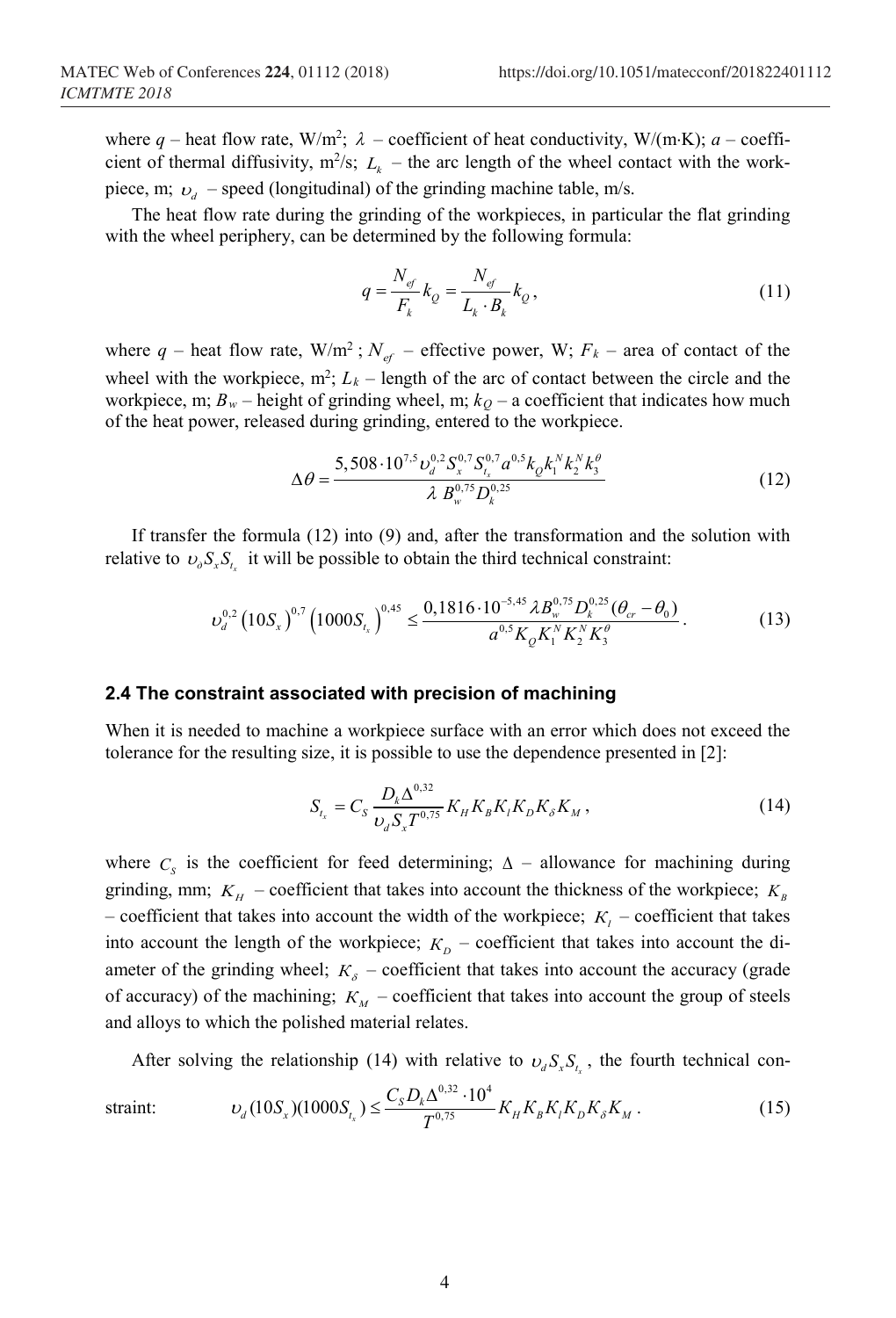### **2.5 Constraint, related to the maximum permissible roughness of the polished surface**

In the case of flat grinding with the wheel periphery, the average arithmetic deviation of the surface profile can be determined from the formula given in paper [\[5\]](#page-6-0) and adapted to the process of flat grinding

$$
Ra = C_{Ra} \left(\frac{\upsilon_d}{60\upsilon_k}\right)^{0.5} \left(\frac{S_{t_x}}{D_k}\right)^{0.25} \left(\frac{S_x}{B_w}\right)^{0.5} k_{gen}^{0.5} k_{Ra} d_{gr}^{0.5} n^{m_{Ra}} , \qquad (16)
$$

where *Ra* is the arithmetic average deviation of the profile,  $\mu$ m;  $C_{Ra}$ ,  $m_{Ra}$  – coefficient and index, depending on the group to which the processed material belongs;  $D<sub>k</sub>$  – wheel diameter which is used for grinding, mm;  $k_{gen}$  – coefficient taking into account the influence of the grade of abrasive material, surface porosity [\[1\]](#page-6-6) and the structure of the wheel, as well as the conditions for its dressing on the formation of surface roughness;  $k_{Ra}$  – coefficient that takes into account the influence of the design of the wheel on the surface roughness;  $d_{rr}$  – grain size, mm;  $n$  – number of strokes of sparking-out.

After simple transfer and evaluating of the equation (16) with relative to  $v_d S_x S_{t_x}$  the fifth technical constraint will obtain the following form:

$$
\nu_d^{0.5} \left(10 S_x\right)^{0.5} \left(1000 S_{t_x}\right)^{0.25} \leq \frac{Ra \left(60 \cdot 10 \nu_k B_w\right)^{0.5} \left(1000 D_k\right)^{0.25}}{C_{Ra} \left(k_{gen} d_{gr}\right)^{0.5} k_{Ra} n^{m_{Ra}}}. \tag{17}
$$

#### **2.6 Constraint related to the kinematic capabilities of the machine**

The technical constraints due to the kinematic capabilities of the machine have the forms:  $v_d \ge v_{d,m \text{ min}}$ ,  $v_d \le v_{d,m \text{ max}}$ ,  $10S_x \ge 10S_{x \text{ min}}$ ,  $10S_x \le 10S_{x \text{ min}}$ ,  $1000S_{t_x} \ge 1000S_{t_x \text{ min}}$ ,

$$
1000S_{t_x} \le 1000S_{t_x \text{ m max}}, \tag{18}
$$

where  $v_{d,m,min}$ ,  $v_{d,m,max}$  – the minimum and maximum speed of movement of the machine table, m/min;  $S_{x \text{min}} S_{x \text{min}}$  – the minimum and maximum transverse feed of the machine, mm/stroke;  $S_{t_{m}}$   $\sum_{m \text{ min}} S_{t_{m}}$   $\sum_{m \text{ max}}$  – the minimum and maximum feed to the depth of the machine, mm/stroke.

# **3 The development of a mathematical model**

To obtain a system of linear inequality constraints and a linear objective function simulating the process of flat grinding with the wheel periphery on machines with a rectangular table, it is necessary to take logarithm of dependancy  $(3)$ ,  $(6)$ ,  $(13)$ ,  $(15)$ ,  $(17-18)$ , which after the usage of the symbols within it, the relations have got the form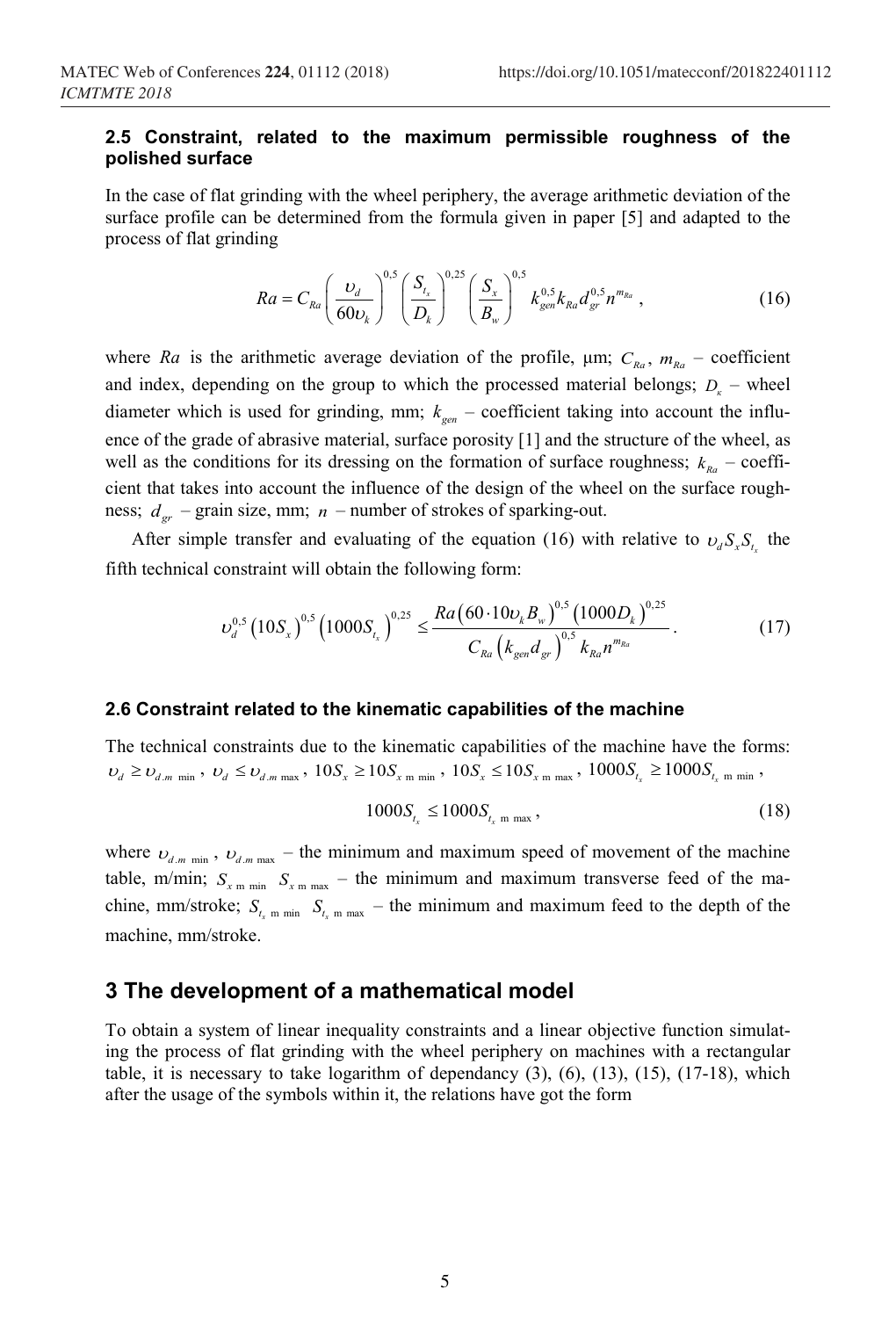$\int$  $\mathbf{I}$  $\overline{1}$  $\overline{1}$  $\mathbf{I}$  $\overline{1}$  $\overline{1}$  $\vert$ ₹  $\overline{1}$  $\mathbf{I}$  $\mathbf{I}$  $\overline{1}$  $\overline{1}$  $\mathbf{I}$  $\mathbf{I}$ 

$$
\begin{cases}\n2x_1 + 2x_2 + 2x_3 \le b_1; \\
0, 7x_1 + 0, 7x_2 + 0, 7x_3 \le b_2; \\
0, 2x_1 + 0, 7x_2 + 0, 45x_3 \le b_3; \\
x_1 + x_2 + x_3 \le b_4; \\
0, 5x_1 + 0, 5x_2 + 0, 25x_3 \le b_5; \\
x_1 \ge b_6; \\
x_1 \le b_7; \\
x_2 \ge b_8; \\
x_2 \le b_9; \\
x_3 \ge b_{10}; \\
x_3 \le b_{11}; \\
x_3 \le b_{11}; \\
x_3 \le b_{11}; \\
x_3 \le b_{11}; \\
x_3 \le b_{11}; \\
x_3 \le b_{12}; \\
x_3 \le b_{12}; \\
x_3 \le b_{12}; \\
x_3 \le b_{13}; \\
x_3 \le b_{13}; \\
x_3 \le b_{13}; \\
x_3 \le b_{12}; \\
x_3 \le b_{13}; \\
x_3 \le b_{13}; \\
x_3 \le b_{13}; \\
x_3 \le b_{13}; \\
x_3 \le b_{13}; \\
x_3 \le b_{13}; \\
x_3 \le b_{13}; \\
x_3 \le b_{13}; \\
x_3 \le b_{13}; \\
x_3 \le b_{13}; \\
x_3 \le b_{13}; \\
x_3 \le b_{13}; \\
x_3 \le b_{13}; \\
x_3 \le b_{13}; \\
x_3 \le b_{13}; \\
x_3 \le b_{13}; \\
x_3 \le b_{13}; \\
x_3 \le b_{13}; \\
x_3 \le b_{13}; \\
x_3 \le b_{13}; \\
x_3 \le b_{13}; \\
x_3 \le b_{13}; \\
x_3 \le b_{13}; \\
x_3 \le b_{13}; \\
x_3 \le b_{13}; \\
x_3 \le b_{13}; \\
x_3 \le b_{13}; \\
x_3 \le b_{13}; \\
x_3 \le b_{13}; \\
x_3 \le b_{13}; \\
x_3 \le b_{13}; \\
x_3 \le b_{13}; \\
x_3 \le b_{13}; \\
x_3 \le b_{13}; \\
x_3 \le b_{13}; \\
x_3 \le b_{13}; \\
x_3 \le b_{13}; \\
x_3 \le b_{13}; \\
x_3 \le b_{13}; \\
x_3
$$

$$
f_0 = c_0 - x_1 - x_2 - x_3,
$$

where  $x_1 = \ln u_d$ ;  $x_2 = \ln(10S_x)$ ;  $x_3 = \ln(1000S_{t_x})$ ;  $b_1 = \ln \frac{0.35 \cdot 10^8 B_w^2}{T}$  $b_1 = \ln \frac{0.35 \cdot 10^8 B_w^2}{T} k_1^T k_2^T k_3^T$ *k*  $b_{\rm l} = \ln \frac{0.35 \cdot 10^8 B_{\rm w}^2}{T_{\rm k}} k_1^T k_2^T k_3^T \; ;$ 

$$
b_{2} = \ln \frac{10^{2.8} \cdot N_{en.\,sp} \eta}{0,63B_{w}^{0.25} k_{1}^{N} k_{2}^{N} k_{3}^{N}}; \ \ b_{3} = \ln \frac{0,1816 \cdot 10^{-5.45} \lambda B_{w}^{0.75} D_{k}^{0.25} (\theta_{cr} - \theta_{0})}{a^{0.5} K_{Q} K_{1}^{N} K_{2}^{N} K_{3}^{q}}; \n b_{4} = \ln \frac{C_{S} D_{k} \Delta^{0.32} \cdot 10^{4}}{T^{0.75}} K_{H} K_{B} K_{i} K_{D} K_{\delta} K_{M}; \ \ b_{5} = \ln \frac{Ra (60 \cdot 10 \nu_{k} B_{w})^{0.5} (1000 D_{k})^{0.25}}{C_{Ra} (k_{gen} d_{gr})^{0.5} k_{Ra} n^{m_{Ra}}}; \n b_{6} = \ln \nu_{d.m.\,min}; \ \ b_{7} = \ln \nu_{d.m.\,max}; \ \ b_{8} = \ln (10 S_{x.\,m.\,min}); \ \ b_{9} = \ln (10 S_{x.\,m.\,max}); \n b_{10} = \ln (1000 S_{t_{x.\,m.\,min}}); \ \ b_{11} = \ln (1000 S_{t_{x.\,m.\,max}}); \ \ f_{0} = \ln t_{0}; \ \ c_{0} = \ln \frac{11 \cdot L_{g} B_{g} \Delta}{q_{d}}.
$$

The solution of the problem can be substantially simplified by reducing of the system (19) To carry out the transformations, it is necessary to express  $x_1$  from the limitationinequality related to the grinding temperature:

$$
x_1 = 5b_3 - 3, 5x_2 - 2, 25x_3
$$

As a result, the new system containing two unknowns  $x_2$  and  $x_3$  has been obtained: